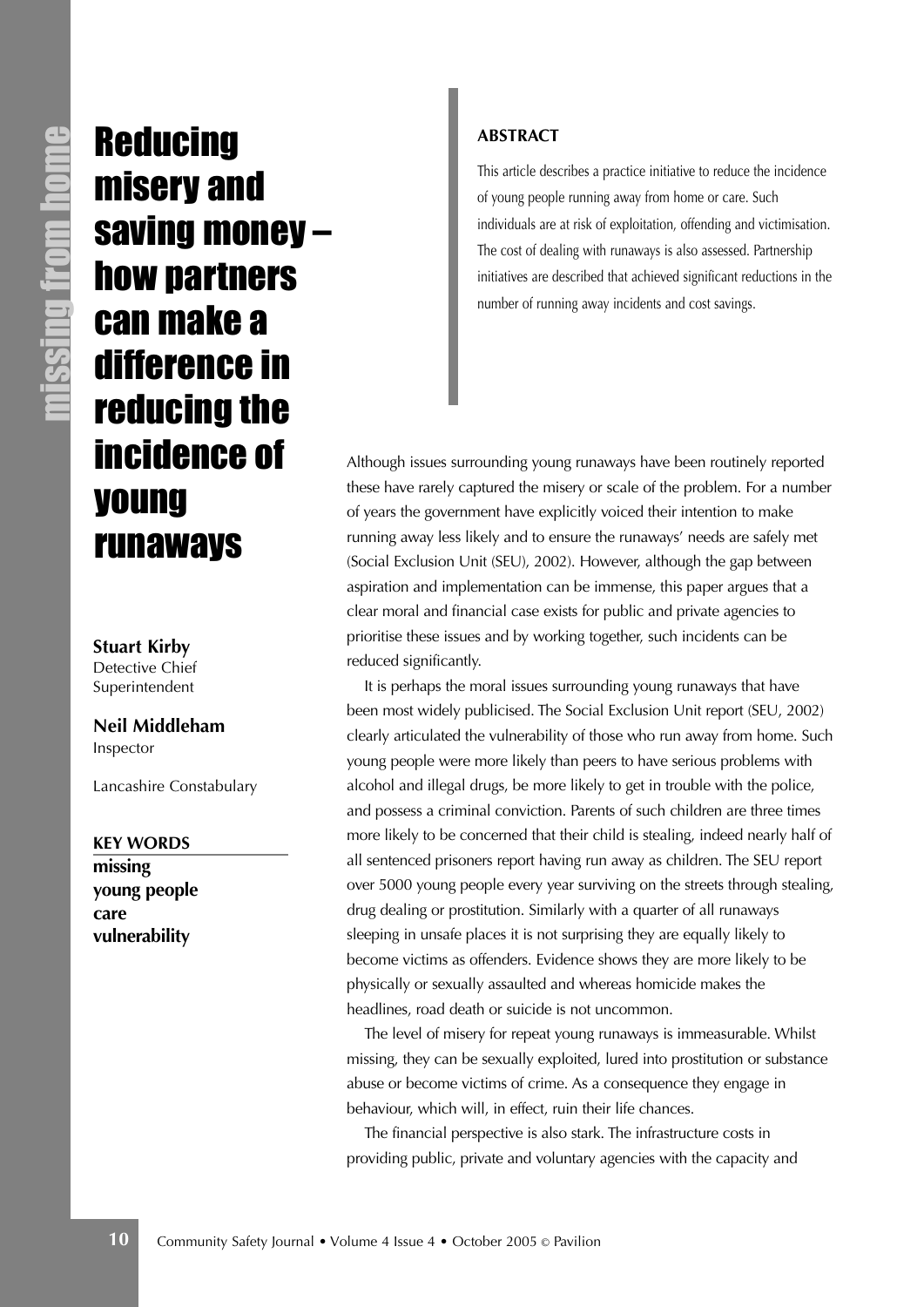## missing from home

capability to react to such issues is immense. Although the actual prevalence of young runaways has been difficult to pinpoint due to the lack of accurate record keeping, the Social Exclusion Unit state that every year approximately 1 in 9 children under the age of 16 run away from home or care overnight. A study reported this year by The Children's Society within South Yorkshire, which interviewed 2000 young people found one in ten admitted running away at some stage in their life, only two thirds of such incidents being reported to the police.

However, there is evidence to suggest that these figures are conservative. The Lancashire Constabulary is one of 43 police forces in England & Wales and covers a population of 1.4m mainly within the conurbations of Preston, Lancaster, Blackburn, Burnley and Blackpool. It borders the metropolitan areas of Merseyside to its south and Greater Manchester to the east. During 2003 the Constabulary placed all reports of missing people on a computerised system, which allowed subsequent analysis. The Constabulary discovered that approximately 9000 people were reported as missing, 77% of whom were below 18 years of age.

Lancashire Police also found that approximately 25% of those reported missing were located

## **"WHILST MISSING, THEY CAN BE SEXUALLY EXPLOITED, LURED INTO PROSTITUTION OR SUBSTANCE ABUSE OR BECOME VICTIMS OF CRIME."**

almost immediately, however for the remaining 6000 a significant investigation takes place. Finding someone who wishes to evade discovery requires considerable resources and meticulous record keeping is also necessary to evade duplication of effort and deal with accountability requirements. Actions that are routinely taken generally involve:

- dealing with the initial call appropriately
- visiting the scene and confirming that the missing person is not hiding or injured within the confines of the building or grounds
- obtaining a recent photograph of the missing person and possibly arranging publication
- checking relevant systems for information about the missing person
- conducting a detailed risk assessment of the case
- check addresses the person may have fled to
- possibly make house-to-house enquiries
- possibly notifying local hospitals, employers, schools, local taxi firms, CCTV operators
- follow up leads from diaries, internet, email and mobile phones
- when appropriate monitor financial transactions
- become involved in searches. sometimes involving air support or other specialist land and water search teams.

Lancashire Police contend that each case involves on average 20 separate tasks, costing approximately £1000 in opportunity costs per case, or £6 million per year. This figure is a small percentage of actual costs. For instance it does not include the additional work resulting from the missing person being involved as a victim or offender. Neither does it account for the effort of other agencies: social services in terms of support; health services in relation to treatment for assaults, sexually transmitted diseases or drug abuse; or of course for the later burden on public services such as probation and the prisons.

### A PARTNERSHIP APPROACH TO REDUCING THE INCIDENCE OF REPEAT RUNAWAYS

As with many other aspects of human behaviour, young runaways show patterns in their activities. Analysis of the Lancashire data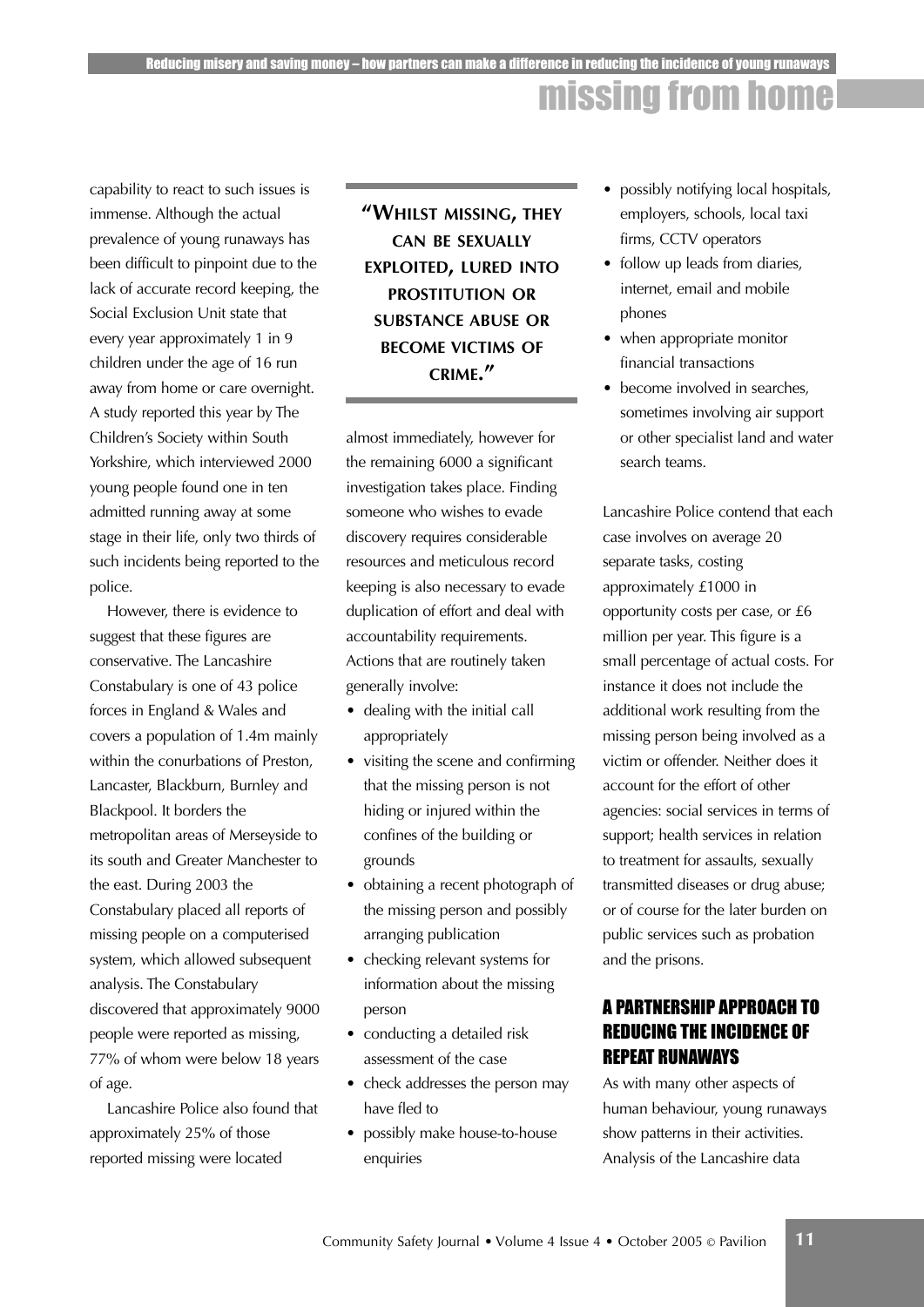# missing from home

showed a significant number of prolific runaways. One young person was reported missing 78 times in a year and during 2004 over 330 young runaways went missing on more than 3 occasions. Of these 81% emanated from care establishments such as local authority or private children's homes.

Indeed during 2004 the 6 most prolific runaways generated:

- 201 missing from home investigations
- 78 arrests
- 60 detected crimes
- 9 incidents of the young runaway being the victim of violent crime
- numerous other incidents of the runaway being involved in drugs, sexual exploitation and firearms incidents.

The analysis also corroborated other research in showing how 'push' and 'pull' factors aggravated the problem. A push factor is one where an issue at the person's home is the root cause of the disappearance eg, the child is being bullied. Conversely a pull factor is something that lures the child away from his or her home, for example a child in care who misses the relationship (however abusive) of a parent or relative. By focusing on these areas of predictability significant reductions in running away may be possible.

Although some would perceive

the police solely as crime fighters, traditionally crime accounts for only a quarter of calls received from the public, who require assistance on a diverse range of issues, including missing persons. Since the advent of the *Crime and Disorder Act* public agencies have been encouraged to look more widely at opportunities to enhance community safety through joined-up approaches. Most recently the definitive government document *Every Child Matters* has identified the positive outcomes it desires for young people covering the areas of health, safety, achievement, contribution and economic well-being. It is apparent that young runaways are the antithesis of these aspirations and it is incumbent on agencies such as education, police, health, social services, and employment to pro-actively intervene. Whereas the police may not feel they have particular influence on the underlying causes they are a critical partner as not only do they currently pick up the burden of reacting to these issues they have considerable knowledge of the children and areas they frequent.

The initiative in Lancashire has shown that each agency can improve their response, however it has also shown that much bigger rewards are available for those agencies that work together. Eight main areas of practice have evolved, which are:

- formal acknowledgement that the responsibility for a missing person is shared between the care establishment and the police
- clear information-sharing protocols between the police and care establishments
- the provision of a police liaison officer to work in partnership with each care establishment in an effort to achieve the reductions
- prior to placements, risk assessments are conducted concerning the likelihood of the individual going missing so that pro-active preventative measures can be applied
- graded response being implemented so that carers are encouraged to act in the same way as responsible parents would and where appropriate (such as the child staying out late, rather than running away) attempt to find the missing person themselves
- return interviews to be conducted, ideally by an independent member of staff, for the purpose of preventing a future reoccurrence
- as the frequency of a person's missing episodes increase, the interventions to be conducted at an increasingly senior level by both police and partners
- the implementation of a multi agency performance